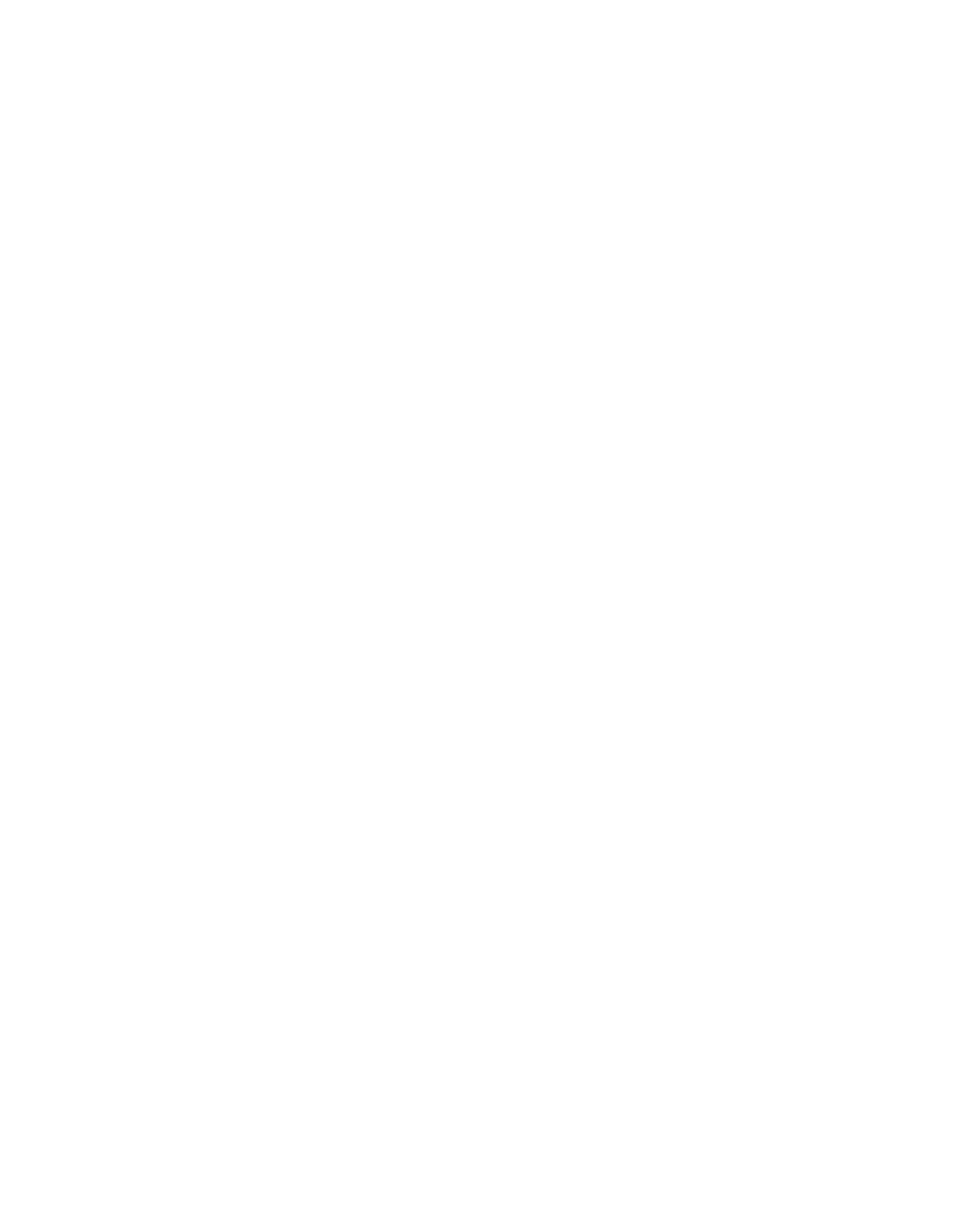| <b>Table 825-1</b>                                    |                                                                       |                                                                           |           |  |  |  |
|-------------------------------------------------------|-----------------------------------------------------------------------|---------------------------------------------------------------------------|-----------|--|--|--|
| <b>Procedure Type for Design Review Proposals</b>     |                                                                       |                                                                           |           |  |  |  |
| <b>Plan Districts</b>                                 | Proposal                                                              | <b>Threshold</b>                                                          | Procedure |  |  |  |
| Central City Plan District,<br>excluding Lower Albina |                                                                       | In design overlay zones<br>and value >\$2,223,650                         | Type III  |  |  |  |
| Northwest Plan District                               | Development proposals                                                 | In design overlay zones                                                   |           |  |  |  |
| South Auditorium Plan<br><b>District</b>              |                                                                       | and value $\le$ \$2,223,650                                               | Type II   |  |  |  |
| Albina Plan District                                  |                                                                       |                                                                           |           |  |  |  |
| Hollywood Plan District                               |                                                                       |                                                                           |           |  |  |  |
| North Interstate Plan<br>District                     | Development proposals                                                 | In design overlay zones                                                   | Type II   |  |  |  |
| St. Johns Plan District                               |                                                                       |                                                                           |           |  |  |  |
| <b>Overlay Zones</b>                                  |                                                                       |                                                                           |           |  |  |  |
| "a" Alternative Density                               | Additional density in R3,<br>R2, R1 zone                              | Using bonus density<br>provisions in 33.405.050                           | Type III  |  |  |  |
| overlay                                               | Using other provisions in<br>33.405                                   | Not subject to<br>33.405.050                                              | Type II   |  |  |  |
|                                                       |                                                                       | Not identified elsewhere<br>in this table and value ><br>\$2,223,650      | Type III  |  |  |  |
| "d" Design overlay                                    | Development proposals                                                 | Not identified elsewhere<br>in this table and value $\leq$<br>\$2,223,650 | Type II   |  |  |  |
| "j" Main Street Node                                  |                                                                       |                                                                           |           |  |  |  |
| overlay                                               | Development proposals                                                 | In design overlay zones                                                   | Type II   |  |  |  |
| "m" Main Street                                       |                                                                       |                                                                           |           |  |  |  |
| Corridor overlay                                      |                                                                       |                                                                           |           |  |  |  |
| <b>Base Zones</b>                                     |                                                                       |                                                                           |           |  |  |  |
|                                                       | Signs                                                                 |                                                                           |           |  |  |  |
|                                                       | <b>Exterior mechanical</b>                                            |                                                                           |           |  |  |  |
| All zones                                             | equipment                                                             | In design overlay zones<br>Type II                                        |           |  |  |  |
|                                                       | New or replacement                                                    |                                                                           |           |  |  |  |
|                                                       | awnings                                                               |                                                                           |           |  |  |  |
| C, E, I, RX zones                                     | Facade alteration                                                     | $\leq$ 500 square feet in<br>design overlay zones                         | Type II   |  |  |  |
| RF - R2.5 zones                                       | Subject to section<br>33.110.213, Additional<br>Development Standards | Requests to modify<br>standards                                           | Type II   |  |  |  |
| IR zone site with an                                  | Proposals that are<br>identified in IMP                               | IMP design guidelines<br>are qualitative                                  | Type II   |  |  |  |
| approved Impact<br>Mitigation Plan (IMP)              | Proposals that are<br>identified in IMP                               | IMP design guidelines<br>are objective or<br>quantitative                 | Type Ix   |  |  |  |

2. Minor changes to an approved design review prior to issuance of final permit approval. Minor changes to an approved design review that was originally processed through a Type III procedure are reviewed through a Type II procedure when all of the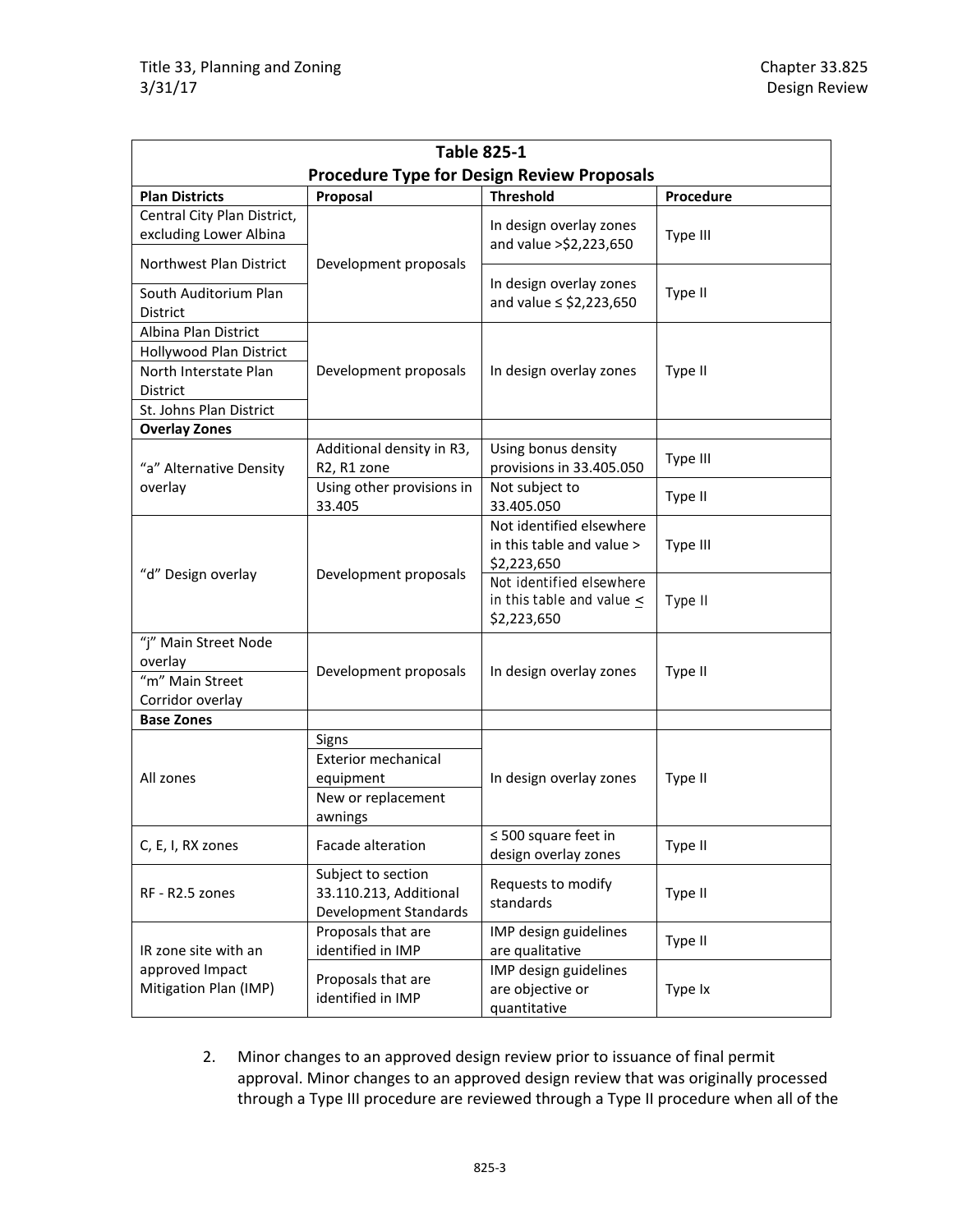following are met. Alterations to a structure after the final building permit approval are exempt from this regulation:

- a. The original design review has not expired;
- b. The building permit for the project has not received final approval;
- c. The change will not modify any condition of approval. Changes to an approved exhibit are allowed; and
- d. The cumulative value of the changes will not result in an increase or decrease in the original project value by more than 15 percent.
- 3. Phased design plans.
	- a. For multi-phased projects. Applicants may submit design plans for multi-phased projects, provided the application includes adequate information to allow review of the immediate and later phases of the project, including anticipated timelines.
	- b. Benefits of a phased design plan. Development in conformance with an approved phased design plan does not have to go through a separate design review for each phase.
	- c. Procedure. A phased design plan application is reviewed using the same procedure and with the same guidelines as a design review for a specific development.
- 4. Models of proposals in the Central City plan district. For proposals located in the area of the Central City plan district shown on Map 825-1, a three dimensional cardboard model of the proposal is required with an application for Design Review. This requirement applies only to new developments or changes in the bulk of existing buildings. The scale of the model must be 1 inch equals 50 feet.

Before a building permit is issued, a three dimensional wooden model of the proposal as approved must be submitted to be placed in the City's downtown model. The scale of the model must be 1 inch equals 50 feet. The model requirements will be waived if the application does not involve a change in the bulk of buildings on a site for which the City possesses an accurate wooden model.

- **B. Neighborhood Contact.** The following proposals are subject to the Neighborhood Contact requirement, as specified in Section 33.700.025, Neighborhood Contact, if they are in the a, Alternative Design Density Overlay Zone, in the Albina Community Plan Area shown on Map 825-2, or in the Outer Southeast Community Plan Area shown on Map 825-3:
	- 1. Proposals that create more than three new dwelling units. Dwelling units are created:
		- a. As part of new development;
		- b. By adding net building area to existing development that increases the number of dwelling units;
		- c. By conversion of existing net building area from non-residential to residential uses; and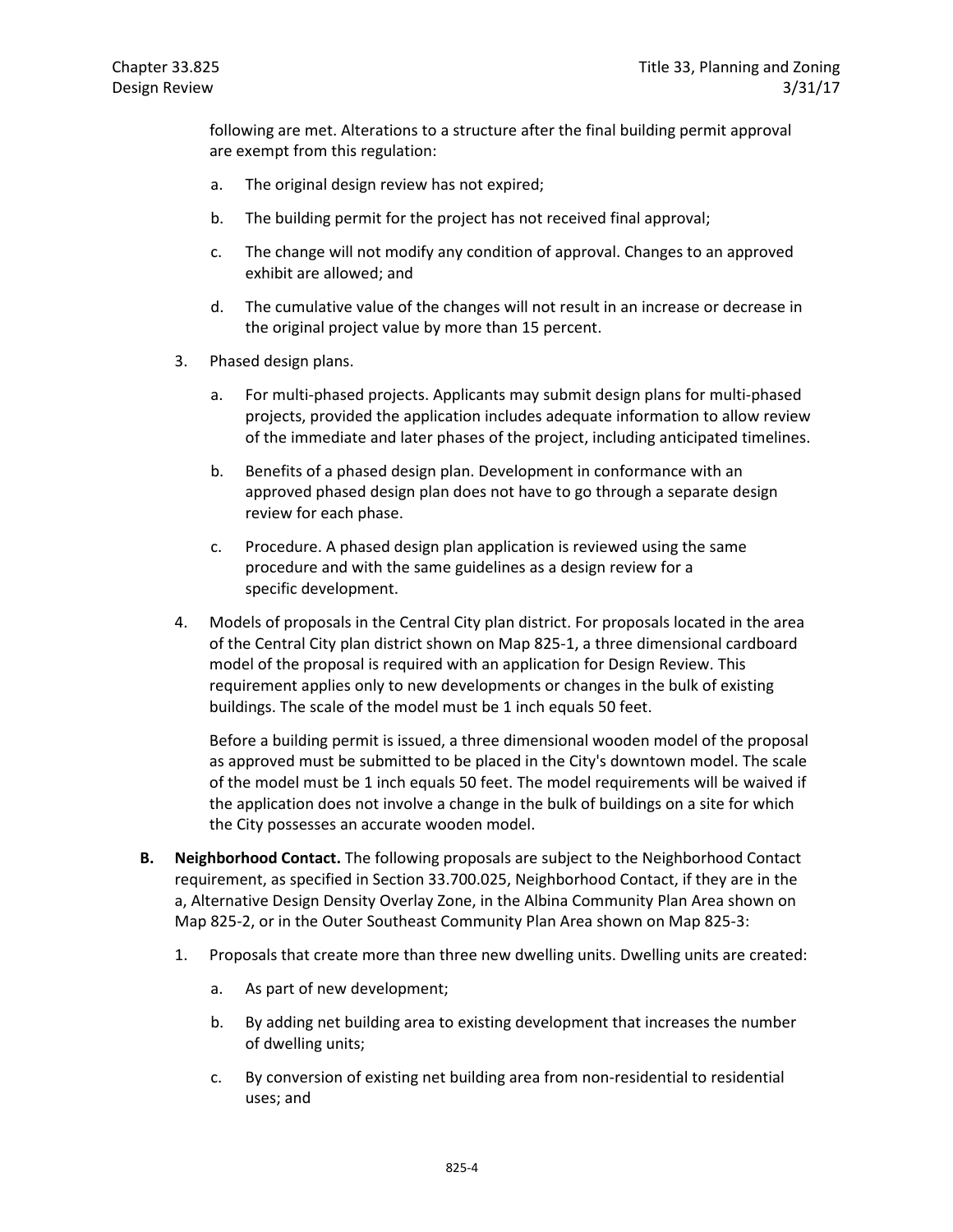## **33.930.025 Measuring Development Standards**

Unless otherwise stated below or elsewhere in this Title, all measurements involving development standards are based on the property lines and area of the site after dedication of public rights-ofway and/or designation of private rights-of-way. Standards include, but are not limited to, building coverage, floor area ratio, setbacks, and landscaping requirements. When site area is being dedicated to widen an existing public right-of-way, calculation of floor area ratio is based on the site area at the time of building permit application.

## **33.930.030 Measuring Distances**

**A. Distances are measured horizontally.** When determining distances for setbacks and structure dimensions, all distances are measured along a horizontal plane from the appropriate property line, edge of building, structure, storage area, parking area, or other object. These distances are not measured by following the topography of the land. See Figure 930-1.



**Figure 930-1 Horizontal Measurement**

**B. Measurements are shortest distance.** When measuring a required distance, such as the minimum distance between a structure and a lot line, the measurement is made at the shortest distance between the two objects. See Figure 930-2. Exceptions are stated in Subsections C., E., and F.